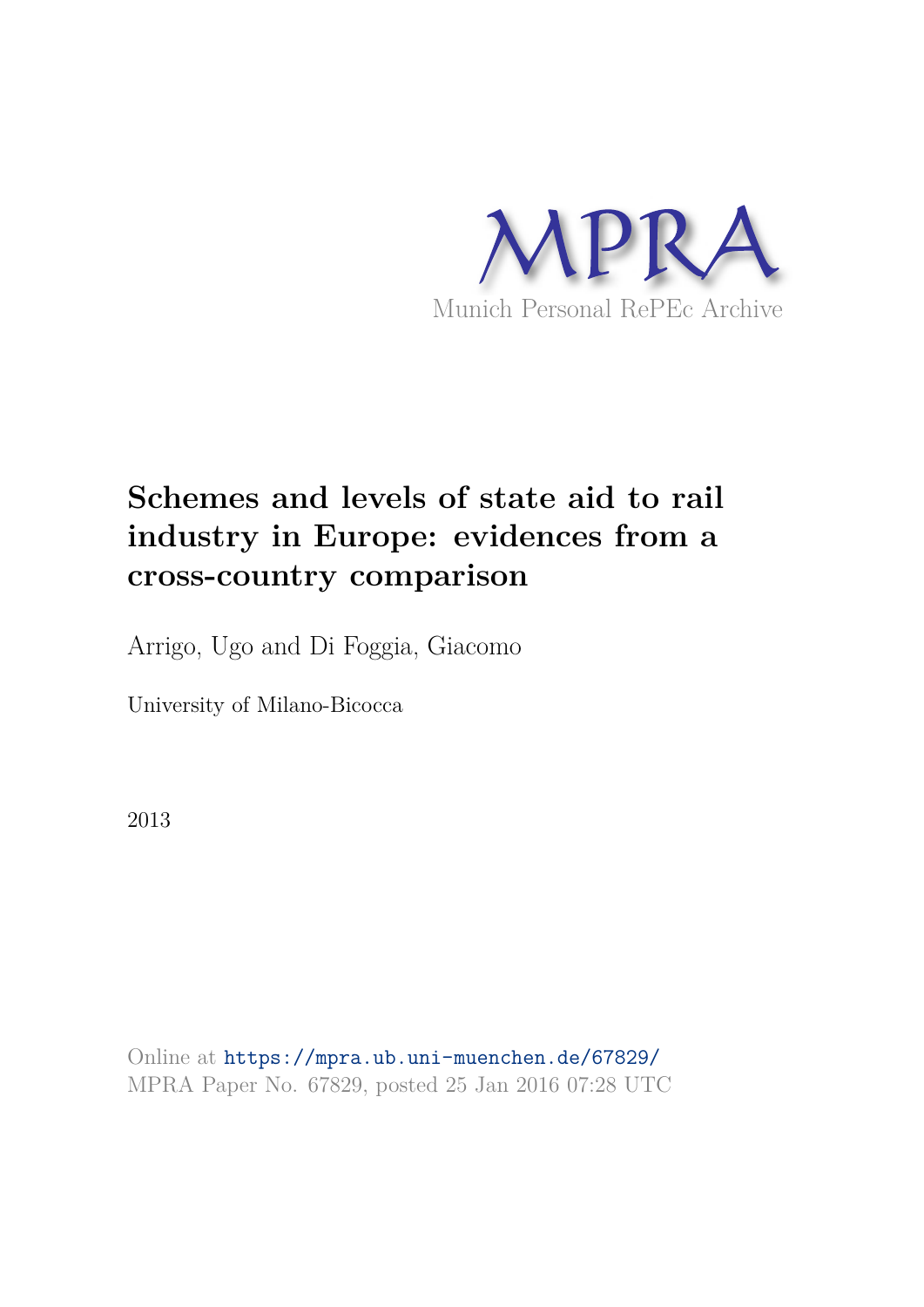# **Schemes and levels of State aid to rail industry in Europe: evidences from a cross-country comparison**

**Ugo Arrigo**. Department of Business Administration, Finance, Management and Law. University of Milano-Bicocca

**Giacomo Di Foggia**. Department of Business Administration, Finance, Management and Law. University of Milano-Bicocca

# **Abstract**:

The purpose of this paper is to illustrate the evolution of both schemes and levels of public support to railway sector in selected European countries. Although prior research sheds some light on this topic, more information is required to clarify national obligations under European railway liberalisation law regarding incentives toward railway undertakings. Focusing on Italy, besides the reduction of capital grants, justified by the completion of the high-speed line Turin-Milan-Naples, this paper finds an increasing support to the service operators and in the meantime a reduction of subsidies aimed at financing network operations. This shift of resources may undermine competition. The findings of this study help to fill the gap in estimating State aid to European railways.

**JEL Classification Numbers:** H81, L92, L43

**Keywords**: Railways, State aid, Deregulation, Transport economics, Subsidies, Europe, Competition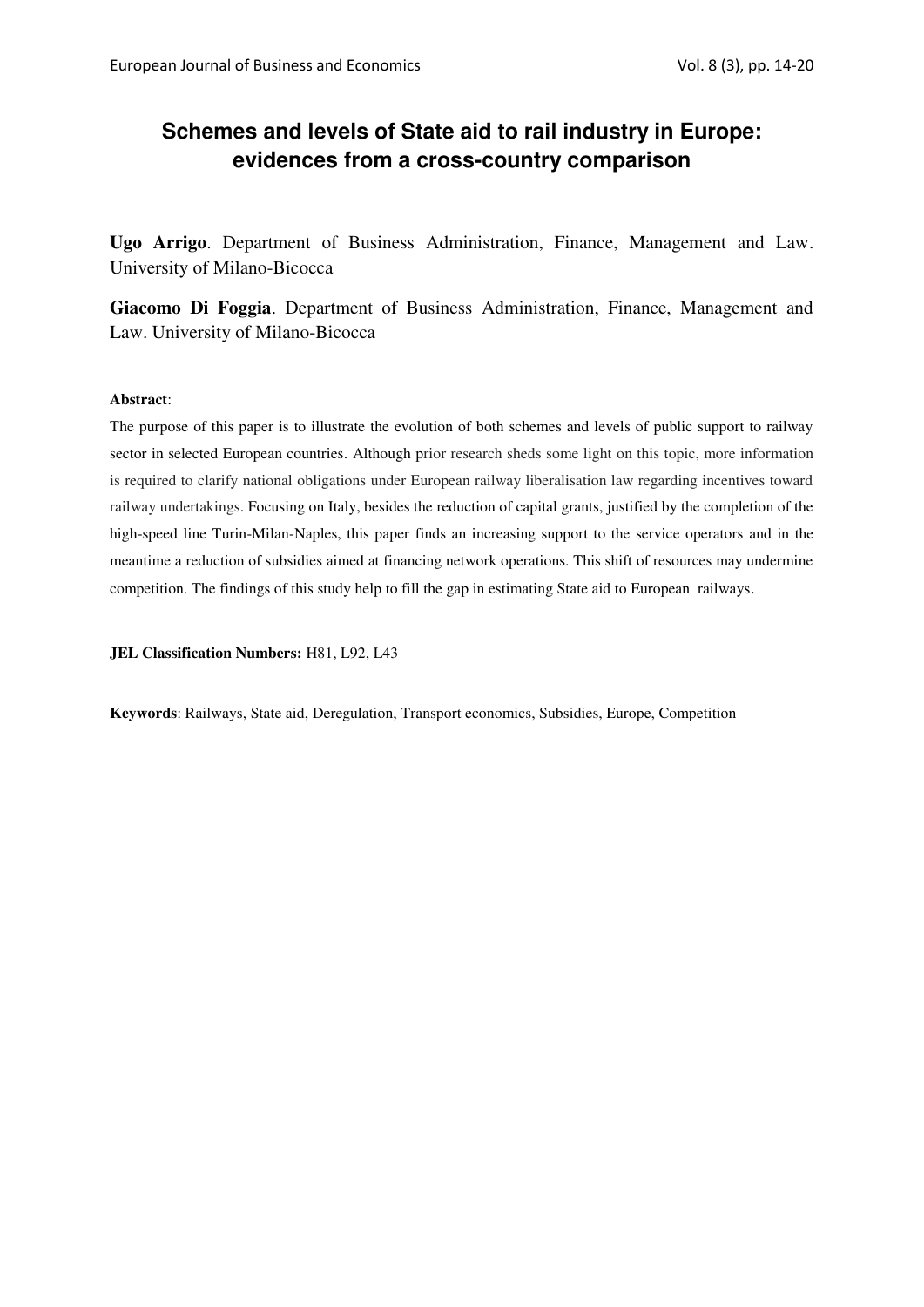# **Introduction**

In today's fast-paced, knowledge-intensive environment, State aid control should more effectively target sustainable growth-enhancing policies while encouraging budgetary consolidation, limiting distortions of competition and keeping the single market open. Knipes (2013) provides a short outline of the historical roots of the controversial debates on the role of the State and the markets, and the organization of competition in European railroad industries. State aid is defined as an advantage in any form whatsoever conferred on a selective basis to undertakings by national public authorities. Therefore, subsidies granted to individuals or general measures open to all enterprises are not covered by this prohibition and do not constitute State aid. In 2012 The EU Commission has proposed a recast of a directive establishing a single European railway area, aiming to increase competition in the rail market by improving access to terminals and maintenance facilities and strengthening the powers of national rail regulators (Directive 2012/34/EU). However, investigations into public support measures granted to national rail carriers have recently been opened. Firms, specially incumbents, must therefore find the right balance between industrial consolidation and competition since they are not mutually exclusive while Governments shall thrive in (i) regulating the rail sector in accordance with the EU legislation which many EU countries signed up to over ten years ago, and (ii) remove other barriers to competition and service growth. Prior research has analysed the reforms (Preston, 2009), methods to explore the impact of subsidies on competition (Nitsche & Heidhues, 2006), the effectiveness of State aid in increasing the efficiency in railways across Europe (Friederiszick, Röller, & Schulz, 2003), train access charges (Knieps & Zenhäusern, 2011), the European rail reform (Nash, 2010).

However, there may be circumstances in which more information is required to clarify national obligations under European Railway liberalisation law in relation to charging, allocation, incentives to improve performance and the permitted structure of Infrastructure Managers and Railway Undertakings. In this paper we consider the evolution of public subsidies throughout a cross-country comparison; insights from Italy, Germany, Great Britain, Sweden, and France are provided. We develop this idea in detail by analysing and combining income statements, official documents and scholar's analyses in an effort to reconstruct public subsidies to the Italian railway incumbent starting from 1992, when *Ferrovie dello Stato (FS)* was converted into a joint-stock company. Finally, our analysis sheds light to what extent public subsidies have been meant to grants for current expenses and grants related to assets. Data were retrieved from national incumbents and from respective regulators. The remainder of this paper is organised as follows: in the first section to introduce European legislation and guides on State aid related to railways, we then discuss steps in some European countries; this is followed by the Italian case and conclusion.

# **Literature Review**

A number of reforms have affected the European rail market over the last two decades, Preston (2009) reviews what actual changes have occurred on the ground over this period. Friebel, Ivaldi & Vibes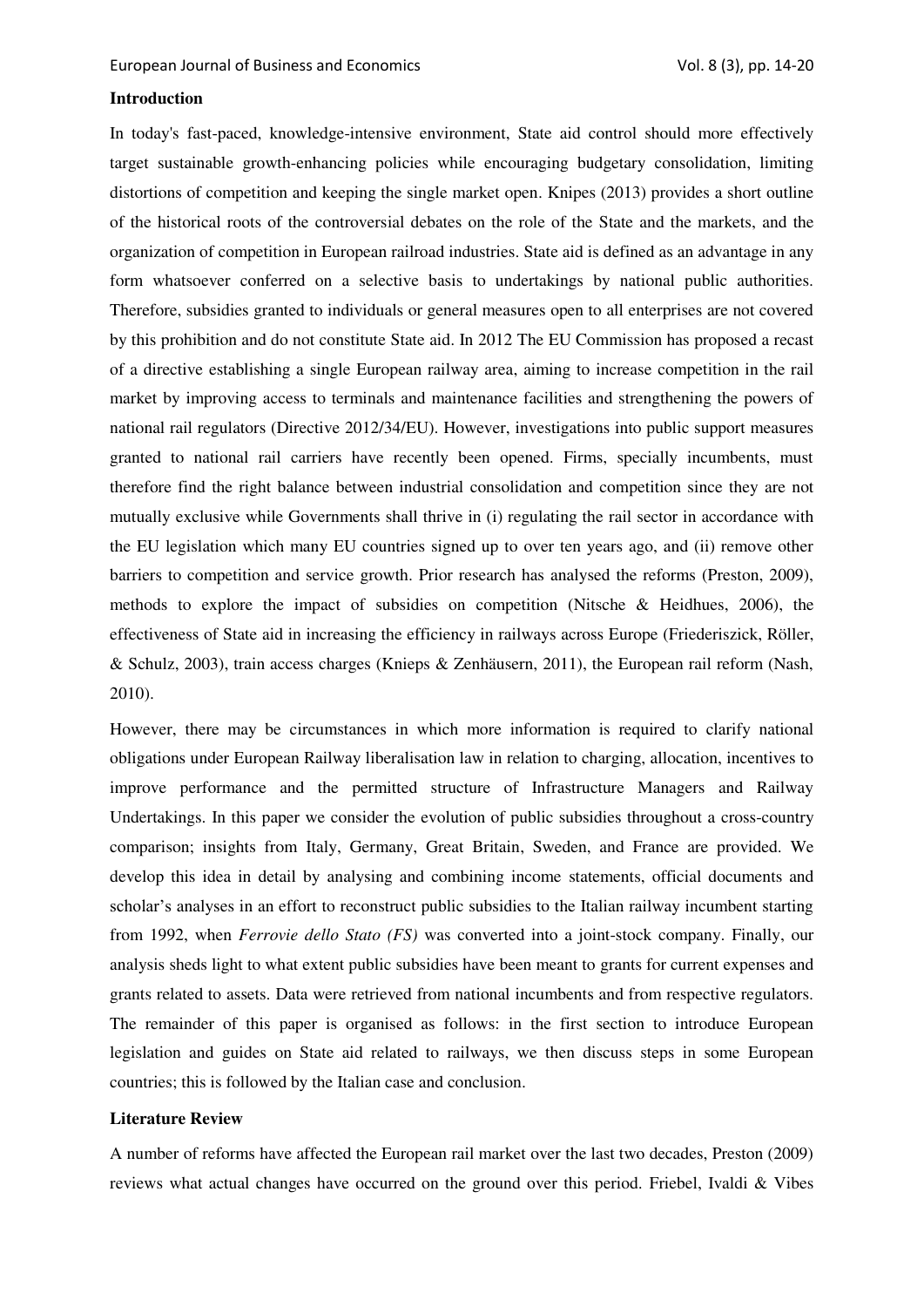(2010) estimate the effects of reforms on railroad efficiency in Europe by using a new panel data set that covers most EU countries over a period of more than 20 years. In the paper of Couto & Graham (2009) the cost structure of the railway industry is analysed using a stochastic frontier approach. Knipes (2013) evaluates competition on the markets for rail services and public subsidies for rail infrastructures as well as subsidies for train services. Di Foggia & Lazzarotti (2013) focus on the business implication of development policies, Szekely (2009) sheds a light on the transformation schemes in Europe so that it would be possible for countries to set up better policies. For instance the expenses of rail infrastructure costs are partly covered by the European governments and partly by the infrastructure managers through the infrastructure charges that operators pay to them for rendering services in the infrastructure they manage.

The processes of vertical and horizontal separation within the railway sector are relatively recent in many European countries, and as a result, little analytical research has been carried out on their impact (Cantos, Pastor & Serrano, 2010). Growitsch & Wetzel (2009) conduct a pan-European efficiency analysis to investigate the performance of European railways with a particular focus on economies of vertical integration. A key role is played by access charges for the use of the infrastructure, Andersson & Ögren (2007) state that in order to achieve a competitive transport sector, infrastructure charges in the European Union should be based on short-run marginal costs. Calvo & De Oña, (2012) study a series of national charging systems to compare track usage costs and the charges that seek to recover those costs. They also examine the pricing levels applied to railway services to study the coherence between national charging systems and the charging principle on which they are based. By the same token Beria *et al*., (2012) provide an analysis of the relationship between the State and the rail companies, network access conditions by operators, slot allocating and pricing schemes and how public service obligations are defined, financed and regulated. EU rules require track access charges to be set on the basis of direct/marginal costs – the cost directly incurred as a result of operating a train service. As an exception for specific investment projects only, higher charges can be set on the basis of the long-term costs of such projects, (Directive 2012/34/EU).

The topic of subsidies to European railways has been less investigated because of the disparities in management systems, access charge models and ownership of incumbent operators. Also Beria et al., (2012) argue that entry in the industry has not yet developed its full potential and highlight that an issue emerging in this research is the opposing attitude of incumbent railways against liberalisation and the role of governments in backing this behaviour. To this regard, by comparing Sweden, Great Britain and Germany, the examination of subsidy levels finds that Germany has the slowest growth in public financial support for its railway, as well as the lowest increase in fares (Nash, Nilsson & Link, 2013) and model Nilsson *et al*., (2013) describe recent reforms in Sweden, and to address how the reforms have handled four critical issues for the success of the reforms: the allocation of infrastructure capacity; the provision of maintenance and terminal facilities; the access to rolling stock; and the provision of information and ticketing to travellers. Nilsson, J. E. (2002) describes the Swedish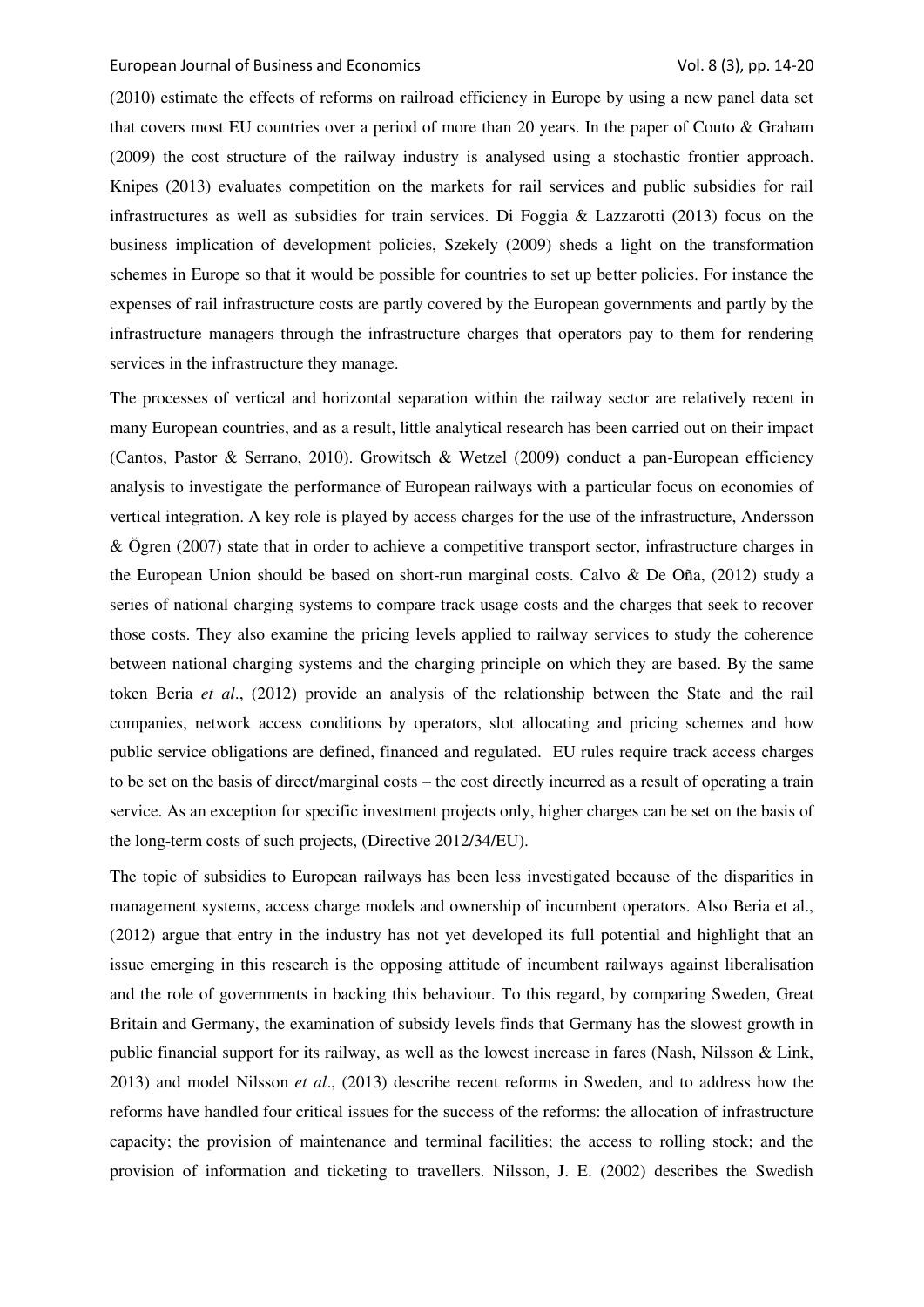reorganisation, the subsequent process towards free entry and competition in parts of the sector and the consequences of these changes and argues that the policies have been mainly directed towards the sector's inability to recover costs.

## **Rail subsidies in Europe**

Control of State aid in Europe has become a key element (EU Commission, 2011). In fact, it is a useful tool to protect fair competition. Holvad (2006) provides an overview of railway reforms in Europe which at EU level were initiated by Directive 91/440, he also focuses on the background to the reform process. To be compliant with EU rules, aid granted by a Member State or through State resources shall not distort competition and trade within the EU by favouring certain companies or the production of certain goods (TFEU, 2008). The report of NERA (2004) assesses the public budget contributions to the financing of railway undertakings and rail infrastructure managers, as well as to review their financial position. EU Parliament has recently proposed a recast of the first railway package, some major objectives of the proposed recast are: avoiding distortions of competition due to the use of State funds for commercial activities, eliminating conflicts of interest in the management of rail-related services and increasing their availability for new entrants as well as increasing market transparency to ensure effective competition. Over the last thirty years, the level of non-crisis State aid has decreased: in the 1980s the share of the total GDP intended for aid in various forms was about 2%, while in 2001 about 0.6% of European GDP. The amount of subsidies to the railway sector, limited to the countries that have made available the data (Austria, Belgium, Denmark, Estonia, Spain, Finland, France, Italy, Luxembourg, Lithuania, Latvia, Portugal and Sweden), amounted to €27.2 billion. From the second half of the 90s there was the introduction of the access charges for the new EU members; the experience of those EU States has been showing how their approach has been a reasonable compromise between two aims: charge systems whose first priority was favouring an efficient use of networks and, as second aim, having an adequate level of coverage of the costs of the operator.

#### **Revenues and subsidies in selected countries**

We now introduce some information about the selected countries. Table 1 contains total revenues, market revenues and revenues by subsidies. Data refer to passengers sector without distinguish between local and long distance. Values are expressed in euro cents per passenger-Km.

| Table 1: Revenues and subsidies per passenger-Km ( $\epsilon$ cents). |               |                                |              |               |                |  |  |  |
|-----------------------------------------------------------------------|---------------|--------------------------------|--------------|---------------|----------------|--|--|--|
|                                                                       | <b>Sweden</b> | <b>Great</b><br><b>Britain</b> | <b>Italy</b> | <b>France</b> | <b>Germany</b> |  |  |  |
| <b>Subsides</b>                                                       | 0.9           | 1.6                            |              | 5.2           | 6.7            |  |  |  |
| <b>Market revenues</b>                                                | 10.7          | 15.6                           | 7.6          | 9.9           | 8.8            |  |  |  |
| <b>Total revenues</b>                                                 | 11.6          | 17.2                           | 12.6         | 15.1          | 15.5           |  |  |  |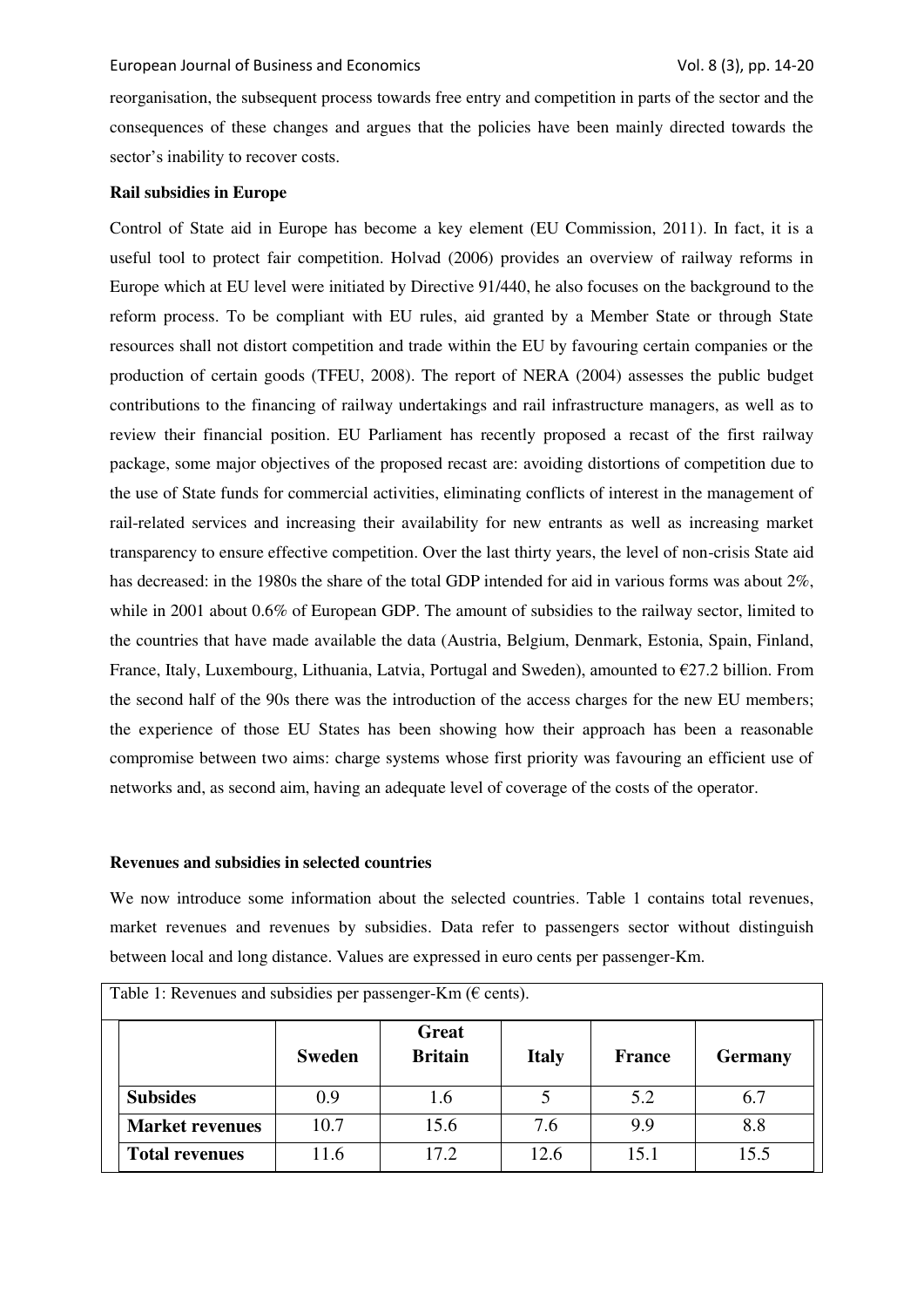Source: 2012 reports of Network Rail, Arrigo & Di Foggia (2013b)

# **Great Britain**

Until the 1994–1995 reform, public financial support for the railway sector was composed of direct subsidies to British Rail (BR) and Passengers Transport Executives (PTE), as well as loans to British Rail by the National Fund Loan. The privatisation process of the railway sector has led to changes in the scheme of public funding. The subsidy levels have been set in order to allow newly established railway undertakings to obtain commercial returns, offsetting unprofitable lines. Over the years of the reform's implementation, the net funding requirement to support the industry has been reduced by the proceeds from the sale of rolling stock operating companies and the remaining assets of British Railway, the latter not related to passenger traffic. Since 1997–1998, the Government's support for the railway sector has mainly consisted of transfers provided by the Office Passenger Rail Franchising afterwards by the Solicitors Regulation Authority and finally by the Department for Transport – from grants to Passenger Transport Executives, and by a contribution to British Railway to finance its remaining activities. In the 2000s, direct government transfers to the managers of the network became increasingly important. The different categories of support are the following: (i) direct subsidies for the network operator, (ii) transfers from the central government to the train operating companies' passenger franchise agreements and performance receipts (specifications and performance awards), (iii) transfers to Passengers Transport Executives for the metropolitan rail transport, (iv) grants to freight rail transport. In the year 2010–2011, the network managed by Network Rail (15.800 km) hosted 514 million trains-Km, corresponding to 54.5 billion passengers/km and 19.2 billion tonnes/km of goods, for a total of 73.7 billion units of traffic. To this extent it is possible to figure out the following data per km: operating costs equal  $E177$  while market revenues of the operator add up to €165, thus €12 represents the difference. The central Government total grant was €271 thousand-km, mainly aimed at covering the remaining costs of the operator. Dividing the total operating costs by the trains-Km, we calculate  $65.4$  total operating cost train-Km;  $65.1$  covered by the market revenues of the operator (of which  $\epsilon$ 4.3 are from access charges and  $\epsilon$ 0.7 from other revenues) and public subsidies for the difference. Since it is likely that a proportion of operating costs had been generated from the production of services not directly related to the network's traffic, we prefer to deduct from the operating costs the value of operating revenues not directly derived from the network services. We then obtain operating costs that are approximately  $64.7$  train-Km, of which  $64.3$  are covered by the access charge revenues and the remaining  $\epsilon 0.4$  by public subsidy. Considering the total traffic unit transported (passengers kilometres more tonnes of goods km), it is plausible to calculate operating costs attributable to the network totalling  $\epsilon$ 0.033 cents – revenues from the market are  $\epsilon$ 0.03 cents, the residue are public subsidies. In relation to the costs of the network operator, Network Rail stated in its 2012 budget, reports the continued reduction of unit costs made possible by the increase in efficiency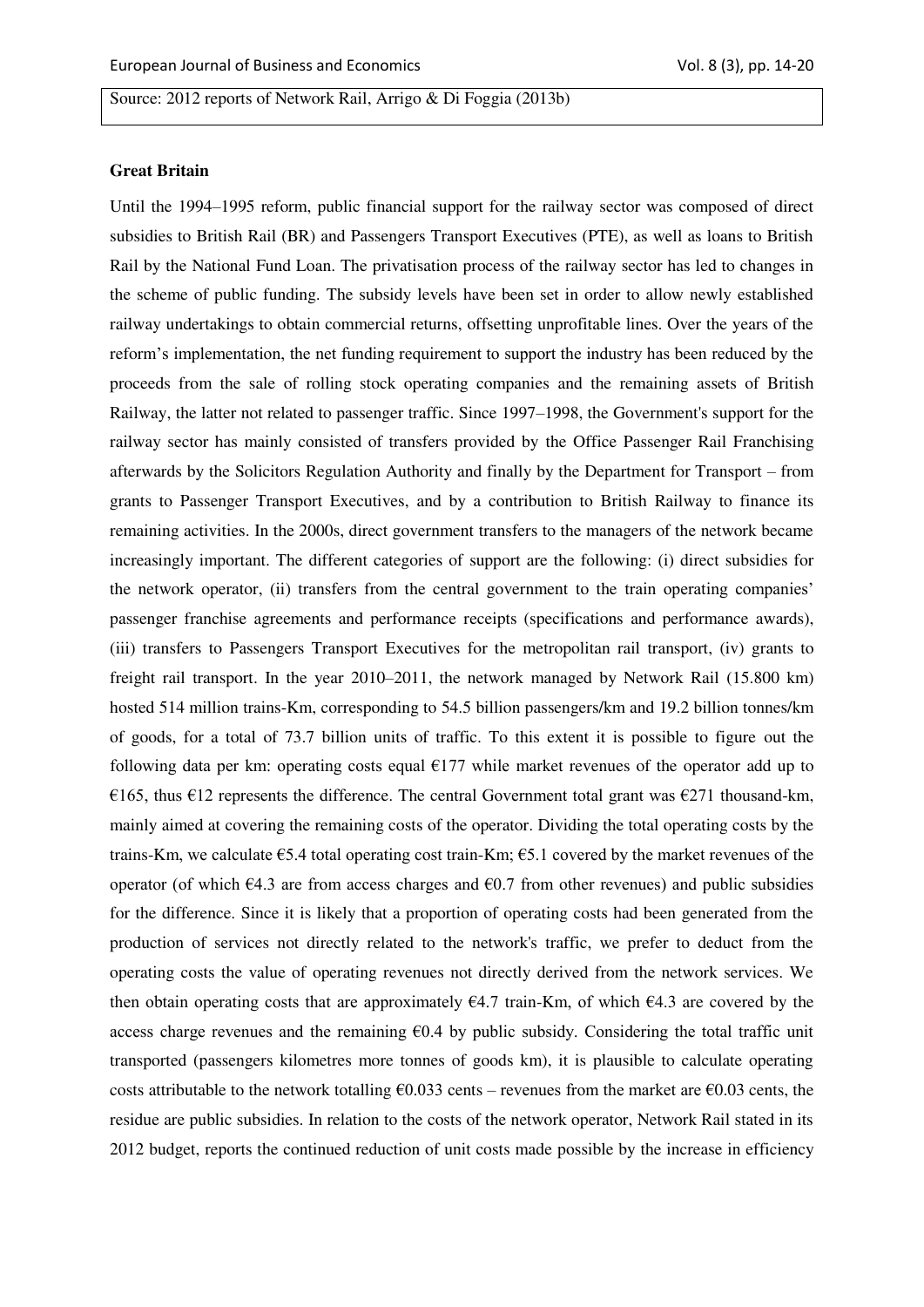achieved thanks to the traffic increase. The overall reduction in the unit cost in seven year is 34.6% (5.9% per year).

# **Sweden**

In the period before the separation of the network, until 1988, the public operator SJ (vertically integrated incumbent) was both the only interlocutor of the government for assistance in the field and the sole beneficiary of public transfers. They could: (i) purchase from the state of transportation services that were not provided by SJ because they were related to geographic areas with low demand. It is the case with Public Service Obligations – (ii) compensation for tariff awarded to support specific categories of users, (iii) financing of investments that would not have been carried out by SJ as unprofitable, (iv) cancellation of SJ debts (in favour of the State). On this last point, it should be noted that SJ could not obtain funding from the private sector but only from the State. It could be that the total debt proved stable growth over time and would make periodic culls necessary. In overall terms, during the decade preceding the reform, the various types of transfer generated an average three billion SEK annual outlay for the public purse at constant 2001 prices (300 million euro). Thanks to the 1988 reform and the stages of the subsequent years, the types of subsidy have changed. Transfers designed to cover the difference between the costs of operation and maintenance of the network and access charge revenues, together with investments for renovation of the network and new projects, were headed by *Banverket*, while the fees for transportation services not economically self-sufficient were directed to operators of passenger rail. A large part of the costs incurred by the management of Swedish infrastructure was directed to new investments and infrastructure renewal. From the post reform to the beginning of the 2000s, the ordinary costs of the network were about two billion SEK per year (200 million euro). The revenue from access charges covered a remarkable share when one considers the adoption of the criterion of short-run marginal cost in setting tariff. Investments improved by more than 50% throughout the last four years (2008–2011). It is therefore possible to calculate cost and unit revenues, dividing total  $\epsilon$  by the network's length and traffic levels. In 2010, the Swedish railway network managed by *Trafikverket* (10,000 km), hosted 139 million train-Km, passengers and goods, and transported 11.2 billion passengers/km and 23.5 billion tonnes/km of goods, generating a total of 34.7 billion units of traffic. The technical productivity of the network was equal to 13,900 yearly trains-Km, corresponding to thirty-nine trains daily on average. To this extent it is possible to figure out the following data per km: Operating costs equal €46, market revenues of the operator are  $\epsilon$ 8, thus the difference is  $\epsilon$ 36. The overall public sector costs for renovation and investment were  $\epsilon$ 105 thousand. If we combine the economic data with traffic data, we obtain  $\epsilon$ 3.3 operating costs of the network to train-km and  $60.5$  revenues train-Km. In relation to units of total traffic carried, we obtain a cost of  $\epsilon$ 0.013 and revenue market share to 0.02 cents.

# **Germany**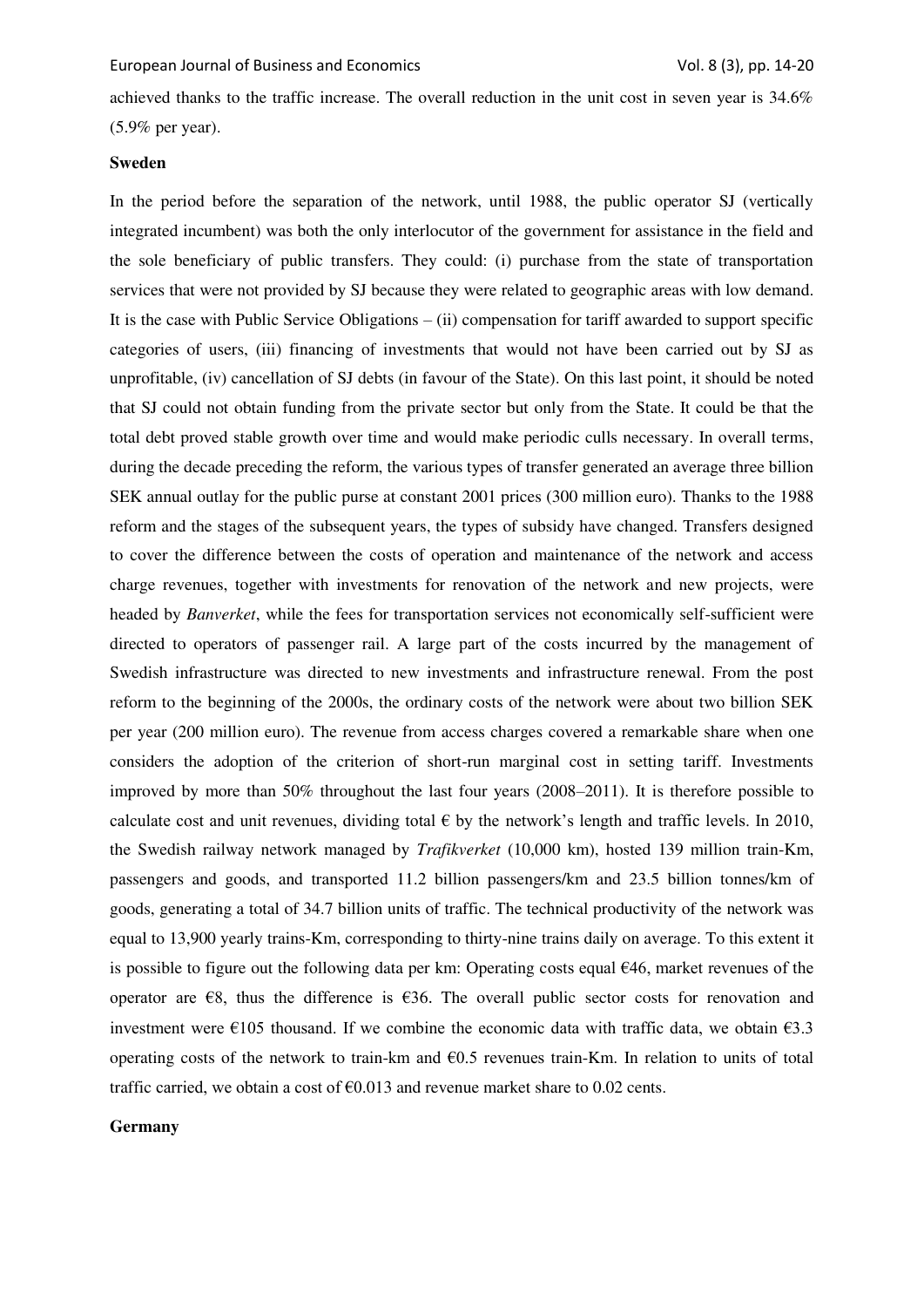Public subsidies to the German railway system are divided into financial support from the central government to *DB Netz* for investment and the local authorities responsible for charges arising from Public Service Obligations for regional transportation. Based on the data available for 2010, more than 85% of national spending provided for this purpose was granted to *Deutsche Bahn*. Using the data reported in Dehornoy (2011), it can be seen that the total burden for the German railway system amounted to  $\epsilon$ 15.9 billion –  $\epsilon$ 10.2 if we exclude the federal support to BEV (Federal Railway Fund) aimed at debt management and the payment of pensions to former employees of the two railway companies of Western and Eastern Germany. Of the €10.2 billion, about €4.6 were directed to the network and €5.6 to cover the costs arising from regional rail transport. As for subsidies for the network, it should be noted that, based on German railway reform, *DB Netz* has to operate according to market principles and, therefore, does not benefit from public funding to cover the recurrent costs arising from the exercise. Dehornoy (2011) shows that the €4.2 billion transfers from the *Bund* are enough to finance most of the investments. Considering that in the same year the trains-Km circulating on the German network were 1.06 billion, the average cost of the network operator was  $\epsilon$ 3.6 train-Km. Data show that the access charges of freight trains account for 18% of total revenues, the cost of the network and stations are 25% of revenues of the long-distance passenger segment and the cost of network and stations are 37% of segment revenues of the regional passenger segment. For all the three types of rail transport, the sum of network and station charges covers 30% of revenues. Dividing  $65.2$ billion of infrastructure revenue by 1.06 billion yearly train-Km, we obtain €4.9 average cost train-Km  $(64.0$  without considering the use of stations and additional services). Dividing the net income derived from any type of traffic for its trains-Km per year, we calculate an average cost of €5.3 train-Km for regional transportation,  $66.2$  for long-distance and  $63.9$  for freight trains. The 2010 network's technical productivity was 31400 annual trains-Km, corresponding to 86 trains a day on average.

#### **France**

According to Dehornoy (2011), the total amount of subsidies to rail transport were  $\epsilon$ 12.9 billion in 2010;  $\epsilon$ 9.8 billion if we exclude the State contribution intended to supplement the pension fund of the former railway workers. Of the  $69.8$  billion awarded,  $65.2$  billion were assigned to SNCF (of which  $\epsilon$ 4.3 billion were assigned to public service obligations and  $\epsilon$ 0.9 billion aimed at investments), while  $\epsilon$ 4.6 billion to the infrastructure manager RFF (including  $\epsilon$ 2.4 billion grants for current expenses and  $€2.2$  billion for investments). Summing up the total subsidies to the two entities, we calculate  $€6.7$ billion for operating expenses and €3.1 billion for investments. The data from the annual report of the *Comptes des transports* allow us to update the analysis of public subsidies. In 2011, the total burden was  $E12.5$  billion, which decreased to  $E9.3$  when considered net of the State contribution to the pension fund, and  $\epsilon$ 5.3 billion out of  $\epsilon$ 9.3 billion were allocated to SNCF ( $\epsilon$ 4.7 billion for public service obligations and  $\epsilon$ 0.6 billion in investments), and  $\epsilon$ 4 billion to the infrastructure manager. The total subsidies to the two entities –grants for current expenses– amounted to  $\epsilon$ 7.0 billion, those in capital account to  $E2.3$  billion. In order to determine which types of costs are funded by State grants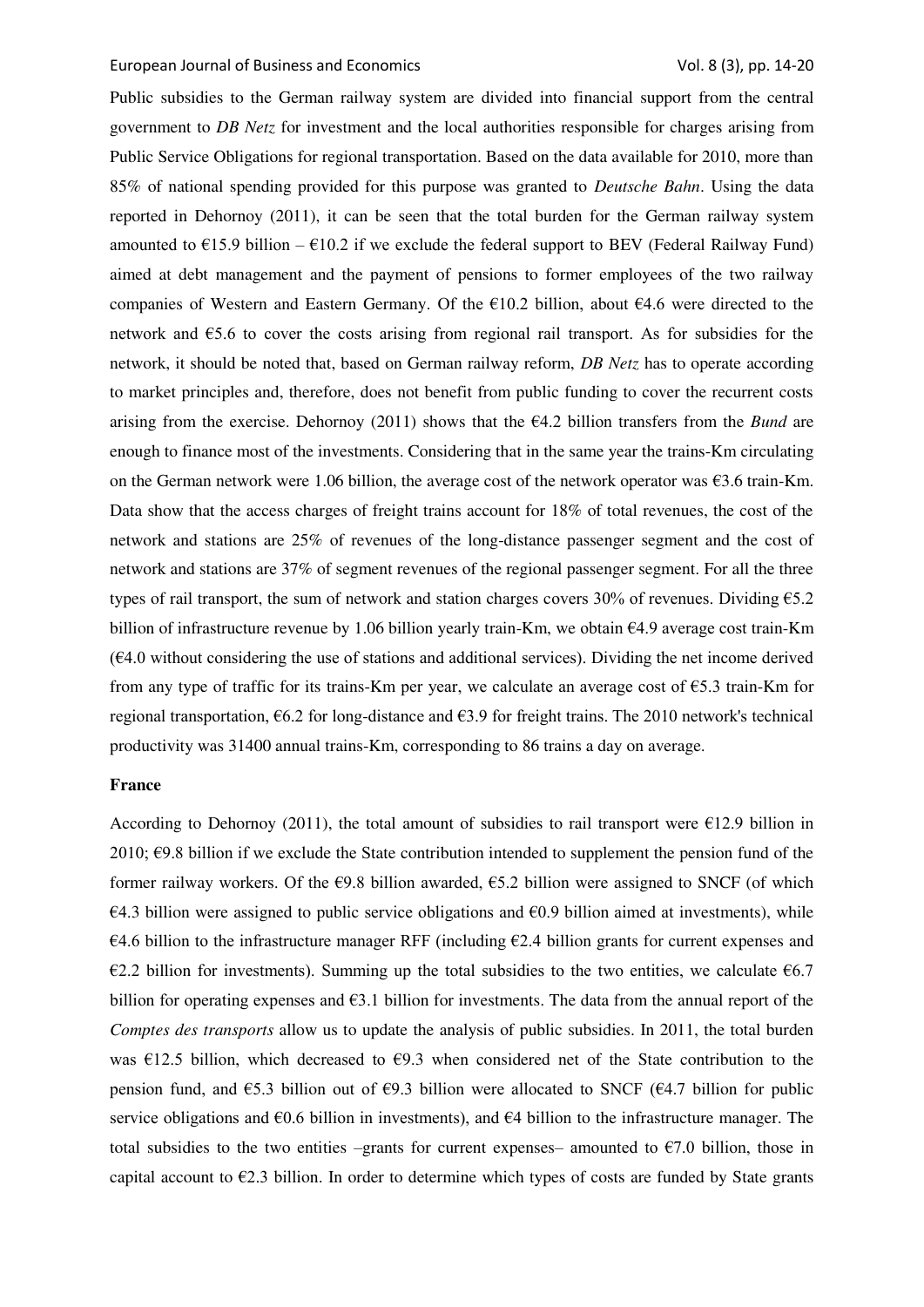for current expenses and the degree of coverage of the costs of RFF guaranteed by rail access charges, it is necessary to refer to the 2011 income statement. Industrial management of RFF has been active since the ordinary expenses of operation of the network were fully covered by access charges collected for the transit of trains; of the  $64.5$  billion access charges, 66% relating to transport goods and passengers to the long distance borne by the railway undertakings and 33% relative to local passenger transport borne by the public sector. Considering additional €0.8 billion from other government grants and  $\epsilon$ 1 billion of other incomes, the infrastructure manager fully covered all production costs. The values of cost and revenue can be associated with trains-Km produced in the year in order to calculate the unit values. The calculation can only be carried out for the year 2010, when the operating costs of RFF amounted to  $63.65$  billion compared with trains-Km outstanding of 484.8 million. The average cost train-Km of the infrastructure manager was therefore  $\epsilon$ 7.5. Instead, the average cost incurred by the railways for the use of the network was  $\epsilon$ 8.7 ( $\epsilon$ 4.2 billion access charges for 484.8 million trains-Km). The network's technical productivity was 15,700 annual train-Km, corresponding to forty-three daily trains. The trains-Km were 485 million. Given that they generated  $64.2$  billion revenues from access charges, we can infer €8.7 as average access charge train-Km. Integrating data from Références (2012), we estimate access charges by the regional transport amounting to  $\epsilon$ 1.45 billion, which corresponds to  $66.4$  access charge train-Km. Subtracting the total charges, we infer that the total charges paid by long-distance passenger trains and freight trains amounted to  $\epsilon$ 2.75 billion. Based on current rates, it is reasonable to assume that the average value for the freight train km is  $64.6$ . Based on the above assumptions, the average cost for the use of a passenger train in France would be  $\epsilon$ 9.4 per km.

#### **Italy**

The public sector has sustained rail transport in Italy with significant subsidies, which were mainly to cover the operating costs of the railway network, the cost of local rail transport and the financing of investment programmes. Cascetta, Coppola & Velardi, (2013) present some empirical evidences on the evolution of national passenger demand before and after high-speed rail major openings, and show a significant increase of traffic volume by rail due to the introduction of high-speed rail. These findings are consistent with the need of transparency among competitors statements. A complete and accurate reconstruction of all subsidies for rail transport in Italy is, however, hampered by the absence of a dedicated body. In order to cover quite a long period – at least from the 1992 transformation of FS into a joint-stock company – we use a plurality of sources in relation to different sub-periods: (i) 1992–1995, the total annual transfer of current portion is between  $\epsilon$ 5.3 and  $\epsilon$ 6.3 billion, with an average annual value of  $\epsilon$ 5.7 billion (Arrigo & Di Foggia, 2013b) and (ii) 1996–2006, sharp reduction of public transfers,  $\epsilon$ 2.3 billion from  $\epsilon$ 5.7 granted in the previous year, a reduction of almost 60%. In the following years, they return to higher values but still below the levels found before 1997. (iii) 1998–2001, the annual income statement contributions amounted to an average annual value of €4.2 billion, of which  $\epsilon$ 1.5 represented by grants to the network,  $\epsilon$ 1.6 from transfers in favour of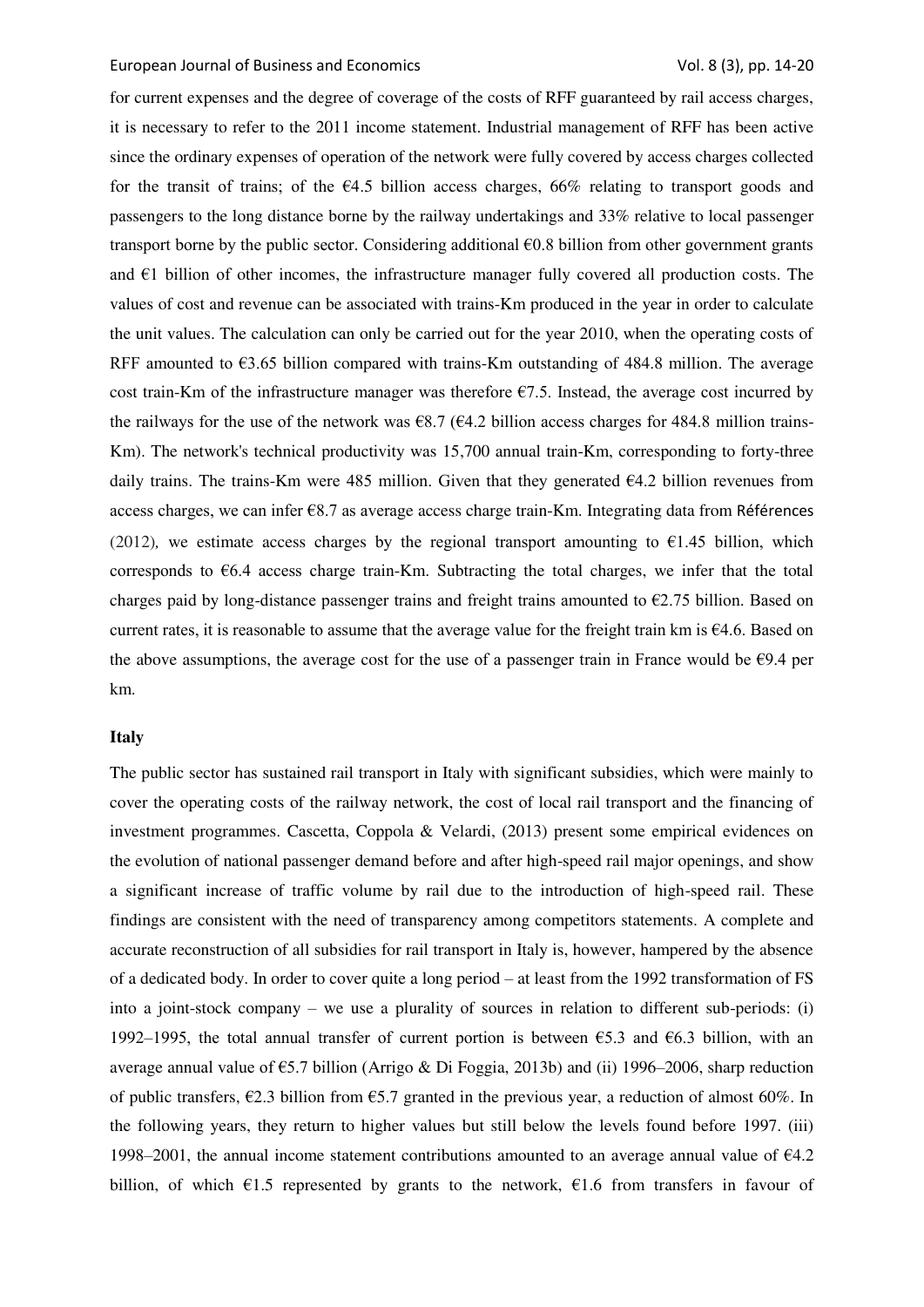unprofitable transport services and  $E1$  billion represented by the use of the restructuring fund. (iv) 2002–2005, Annual average support (Income statement contributions) increased to  $64.6$  billion, mainly due to the increased use of the restructuring fund. The contribution to the exercise of the network and transport services unprofitable instead falls from  $63.1$  to  $62.9$ . It also changes their distribution, with a decrease in the subsidy to the network at  $E1.1$  billion, and an increase to  $E1.8$ billion toward transport services. (v) 2007–09 (FS balance sheet),  $64.3$  billion income statement contributions emerged. (vi) 2010–2011, Total transfers (income statement contributions) declined, but it should be noted that the financial statements of the group FS lost in clarity and no longer explicitly mentioned some items representing support from the State. In the entire period of FS (1992–2011), total public support amounted to  $688.6$  billion (current values), corresponding to  $64.4$  billion annually. In addition to income statement contributions, the public sector has supported over time rail transport even with substantial contributions to investment programmes. From 1997 to 2005, the investment support was through FS capital increases signed by the Ministry of Economy. During the nine years in which this form was used, the total outlay was slightly more than  $\epsilon$ 15 billion, equivalent to  $\epsilon$ 3.3 billion yearly average. With the 2006 financial law, also, the State agreed to cover 13 billion of debts of FS. Since 2006, capital increasing policy has been abandoned replaced by the policy of granting direct contributions to investments. The contributions made to this qualification had achieved in the six years between 2006 and 2011 a total of  $\epsilon$ 21.4 billion. Over the whole period 1997–2011, the FS grants related to capital account reached €67 billion. All through the same period, the total investment of FS added up to €81 billion. If to public grants related to capital account we add those related to grants for current expenses, amounting to  $\epsilon$ 60 billion in 15 years, we obtain  $\epsilon$ 127 billion total public support to FS, corresponding to an annual average of €8.5 billion. Compared with the German and French cases, there is a greater variability over time. It is also possible to note that in recent years, besides the reduction of capital account support, justified by the completion of the HS Turin-Milan-Naples line, there has been a growth of support for the transport services and a reduction of support for the running of the network. This shift of resources does not foster competition since public support for the network is potentially neutral in respect to operators who use it, while the one in favour of the operators creates advantage only for the operators that run it, which have not been identified so far through tender procedures capable of ensuring effective competition for the market.

|      | <b>Operating</b><br>grants | Capital<br>grants | <b>Total</b><br>subsidies | <b>Investment</b><br>(FS group) |
|------|----------------------------|-------------------|---------------------------|---------------------------------|
| 1992 | 6,348                      |                   |                           |                                 |
| 1993 | 6,072                      |                   |                           |                                 |
| 1994 | 5,110                      |                   |                           |                                 |
| 1995 | 5,322                      |                   |                           |                                 |
| 1996 | 5,733                      |                   |                           |                                 |
| 1997 | 2,329                      | 2,633             | 4,962                     | 2,759                           |
| 1998 | 4,125                      | 3,068             | 7,193                     | 3,394                           |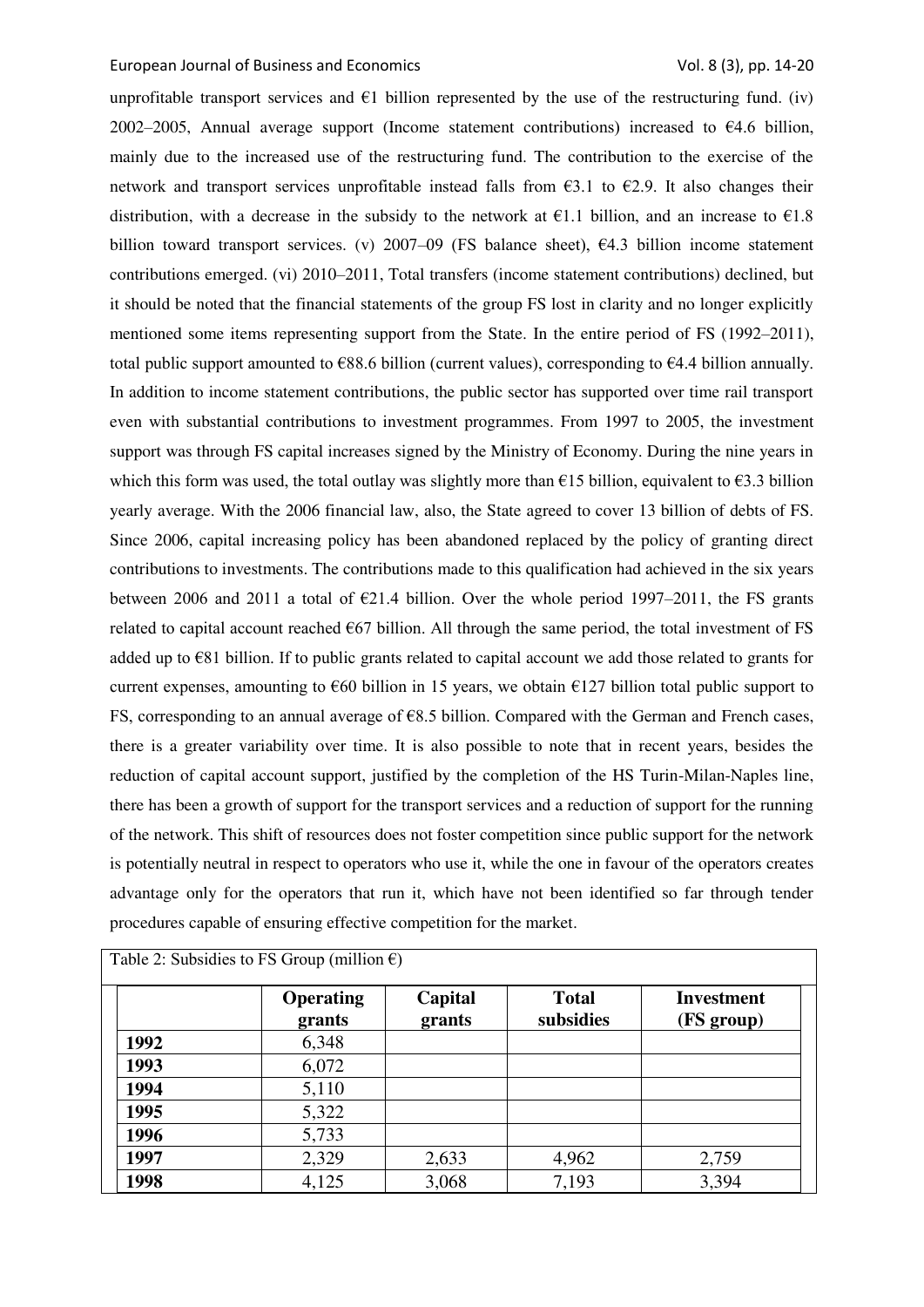| 1999                                                               | 4,023  | 3,822  | 7,845   | 3,527  |  |  |  |
|--------------------------------------------------------------------|--------|--------|---------|--------|--|--|--|
| 2000                                                               | 4,207  | 3,176  | 7,383   | 3,798  |  |  |  |
| 2001                                                               | 4,380  | 3,615  | 7,995   | 4,845  |  |  |  |
| 2002                                                               | 5,060  | 4,078  | 9,138   | 5,504  |  |  |  |
| 2003                                                               | 4,107  | 4,051  | 8,158   | 7,208  |  |  |  |
| 2004                                                               | 4,948  | 2,989  | 7,937   | 8,447  |  |  |  |
| 2005                                                               | 4,117  | 3,540  | 7,657   | 8,528  |  |  |  |
| 2006                                                               | 3,151  | 17,951 | 21,102  | 7,263  |  |  |  |
| 2007                                                               | 4,244  | 4,277  | 8,521   | 6,864  |  |  |  |
| 2008                                                               | 4,366  | 3,332  | 7,697   | 6,096  |  |  |  |
| 2009                                                               | 4,146  | 5,089  | 9,234   | 5,250  |  |  |  |
| 2010                                                               | 3,512  | 2,294  | 5,806   | 4,143  |  |  |  |
| 2011                                                               | 3,329  | 3,155  | 6,484   | 3,808  |  |  |  |
| <b>Total</b>                                                       | 88,628 | 67,069 | 127,111 | 81,434 |  |  |  |
| <b>Yearly average</b>                                              | 4,431  | 4,471  | 8,474   | 5,429  |  |  |  |
| Source: Arrigo & Beccarello (2000); and Arrigo & Di Foggia (2013a) |        |        |         |        |  |  |  |

# **Discussion**

Table 3 highlights important aspects of the five rail networks: first, the extension of the different networks: Italy and Great Britain have a similar length and occurs equally between France and Germany, however, the network in the first two countries is about half if compared to the last two while the Swedish is about a third.

|                                           |        |                | Great          |              |               |
|-------------------------------------------|--------|----------------|----------------|--------------|---------------|
|                                           | France | <b>Germany</b> | <b>Britain</b> | <b>Italy</b> | <b>Sweden</b> |
| <b>Network size</b>                       | 30.9   | 33.7           | 15.8           | 16.7         | 10            |
| Network operative cost (bil. $\epsilon$ ) | 3.6    | 3.8            | 2.4            | 1.7          | 0.5           |
| Network cost (th. $\epsilon$ )            | 118    | 113            | 153            | 104          | 46            |
| Total yearly trains-km (mil. $\epsilon$ ) | 485    | 1,060          | 514            | 324          | 139           |
| <b>Average daily trains-Km</b>            | 43     | 86             | 89             | 53           | 38            |
| Operative costs trains-Km $(\epsilon)$    | 7.5    | 3.6            | 4.7            | 5.4          | 3.3           |

The annual costs of rail network operations appear to be proportional to the extension of the infrastructure. If we estimate the network's costs per km we obtain analogous values for Italy, Germany and France; in fact the three countries show an average cost per km that range between  $\epsilon$ 104 thousand in Italy and €118 thousand in France. The average cost in the Great Britain is €153 thousand, while the cost in Sweden is €46 thousand. Sweden is an interesting case that should be investigated to see how the cost advantage is a consequence of the organizational model used, featuring: public and integrated management with the management of the road network and outsourcing of maintenance and intervention on the lines that are awarded through a tenders as well as light organizational structure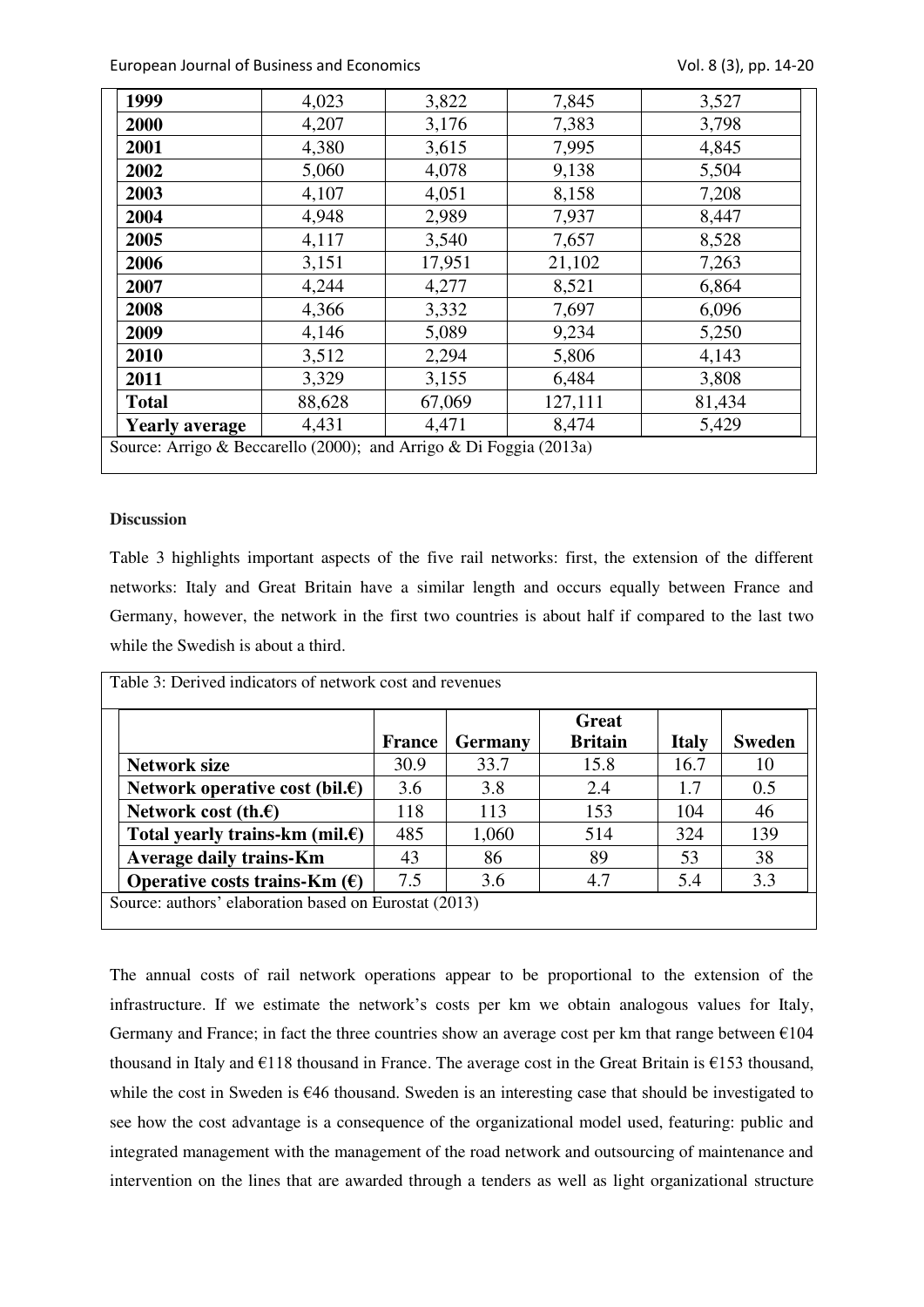with few structured personnel. The network traffic levels are very different: for instance in Germany yearly train-Km are more than double if compared with France, although the network has a similar extension – mainly due to the high development of freight transport in Germany. In turn, trains-Km in Great Britain, which have seen a quickly growth thanks to the reform and liberalization of the market in the '90s, are 60% more than in Italy and France. These specificity impact on the technical productivity of network: in Great Britain and Germany, as an average transit 90 daily trains-Km, both passenger and freight; slightly over 50 in Italy and France, a little less in Sweden. Considering the average cost per train-Km of the network (which is obtained by dividing the total annual cost for the train-Km) the highest value is  $\epsilon$ 7.5 in France, then comes Italy with  $\epsilon$ 5.4 train-Km and Great Britain with  $\epsilon$ 4.7 train-Km, the latter is followed by Germany and Sweden with  $\epsilon$ 3.6 and  $\epsilon$ 3.3 respectively. Considering the data provided, one may note that the cost advantage of rail transport in Italy resulting from the low burden of network usage does not derive from a cost advantage of the network operator, but by the fact that the rates are properly maintained below the average cost thanks to subsidies to the network (operating grants). Image 2 shows the relationship between average costs per train km of the network operator and average charge applied to passenger trains. The difference between the two values is covered by public subsidies when the average access charge is less than the average cost (Sweden, Italy, and Great Britain) and is intended to finance other costs or margins of the operator in the opposite case (France and Germany).

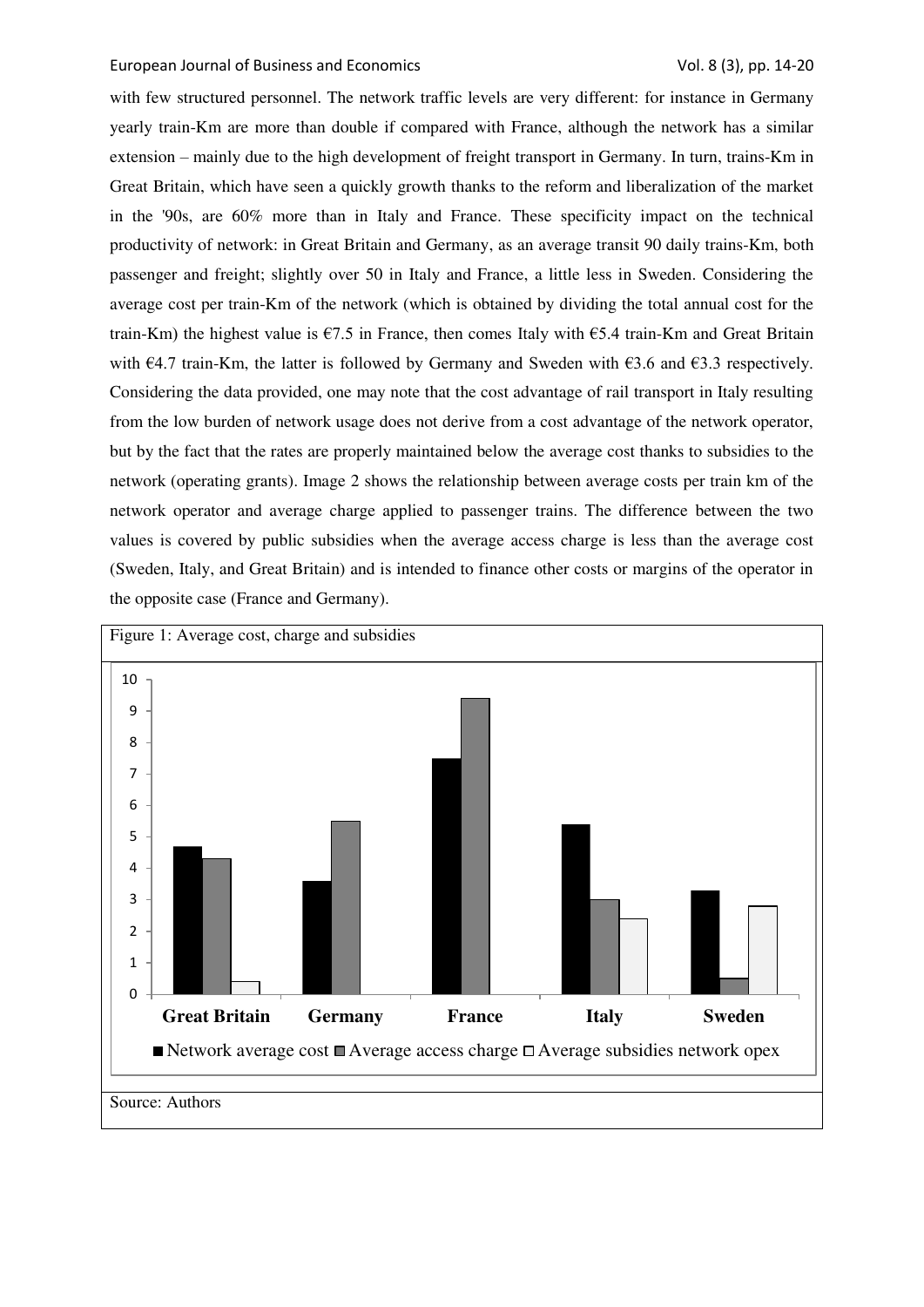The Italian  $\epsilon$ 3 average charge for the use of the network per train km results to be viable thanks to the presence of public subsidies covering 2.4 euro that in turn corresponds to the missing amount to cover €5.4 average cost per train km of the network operator. In Sweden, on the other hand higher train-Km subsidy, precisely  $\epsilon$ 2.8, allows to apply  $\epsilon$ 0.5 access charges per train-Km. The passenger rail transport in Italy has both an advantage and a weakness: the first is represented by the low cost for the use of the network, the second by the lower unit revenue by market resulting from lower average charge per km. It is now appropriate considerate the validity of the train system regulatory assets, observing in particular who is the regulator of the sector, its level of independence from the government, the infrastructure manager and the train operators, the adequacy of its regulatory powers and of its powers of protection against the competitors. Table 4 gives the evaluations to the above listed conditions. As it can be observed, Sweden and Great Britain have the best market asset. There's a prevalence of positive evaluations in the cases of Germany, a prevalence of negative evaluations for France and Italy. As an answer against the EU remarks, France created in 2009 the *Autorité de Régulation des Activités Ferroviaire.*

| Table 4: Regulator and infrastructure manager independence     |               |                                |                |                |                |  |  |
|----------------------------------------------------------------|---------------|--------------------------------|----------------|----------------|----------------|--|--|
|                                                                | <b>Sweden</b> | <b>Great</b><br><b>Britain</b> | <b>Germany</b> | France         | <b>Italy</b>   |  |  |
| Independent regulator                                          | Yes           | Yes                            | Yes            | N <sub>o</sub> | N <sub>o</sub> |  |  |
| <b>Regulator with sufficient</b><br>control powers             | Yes           | Yes                            | Yes            | N <sub>0</sub> | N <sub>0</sub> |  |  |
| Infrastructure manager<br>independent from railway<br>operator | <b>Yes</b>    | <b>Yes</b>                     | N <sub>0</sub> | N <sub>0</sub> | N <sub>0</sub> |  |  |
| Source: Authors' elaboration based on OECD-ECMT 2008           |               |                                |                |                |                |  |  |

In order to conduct more detailed considerations on the differences in unit revenues by market among the considered cases, we represent the Table 1 in a different version in which all values are recalculated by setting equal to 100 the unit revenues from the Italian market, thus taken as the value basis as in Table 5.

| Table 5: Revenues and subsidies per passenger-Km, (Italy = $100$ ) |                        |               |                         |              |               |                |  |  |
|--------------------------------------------------------------------|------------------------|---------------|-------------------------|--------------|---------------|----------------|--|--|
|                                                                    |                        | <b>Sweden</b> | Great<br><b>Britain</b> | <b>Italy</b> | <b>France</b> | <b>Germany</b> |  |  |
|                                                                    | <b>Subsides</b>        | 12            | 21                      | 65           | 68            | 88             |  |  |
|                                                                    | <b>Market revenues</b> | 140           | 204                     | 100          | 129           | 114            |  |  |
|                                                                    | <b>Total revenues</b>  | 151           | 225                     | 165          | 197           | 202            |  |  |
|                                                                    | Source: Authors        |               |                         |              |               |                |  |  |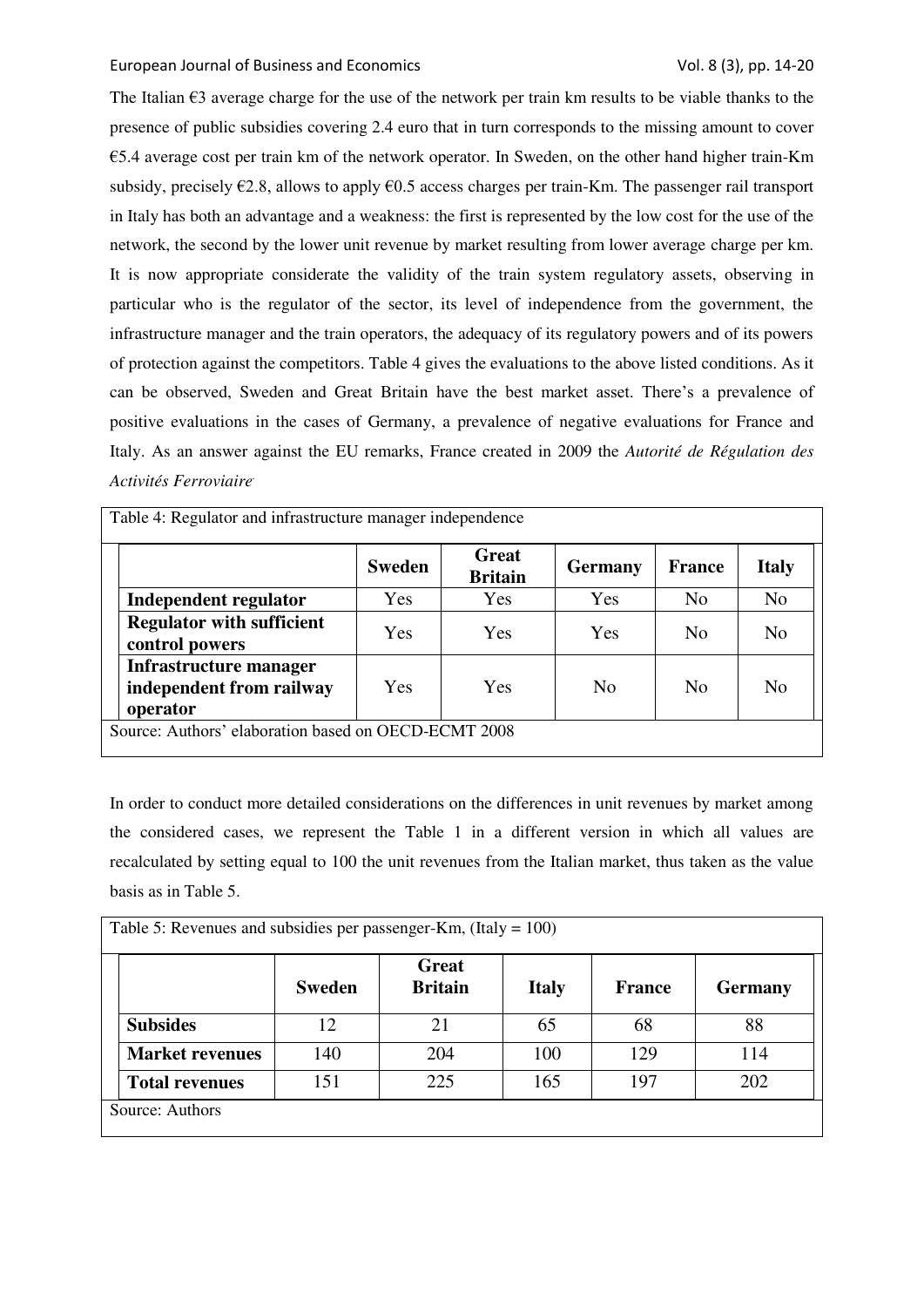As Table 5 shows, market unit revenues are higher in all countries if compared with Italy, in particular, large differences are found in Sweden and Great Britain, these countries do not strongly rely on public subsidies, slightly more elevated revenues in Germany (+14%) and in France (+29%), but one should consider that in France more than 60% of passengers use high-speed trains.

#### **Conclusion**

In this paper we have examined State aid to rail transport in some European countries, considering that it should more effectively target sustainable growth-enhancing policies while encouraging budgetary consolidation. Competition policy and legislation aim to ensure that rail transport markets operate efficiently. This is especially important when newly competitive markets are emerging as a result of liberalisation processes. The potential for rail transport growth throughout Europe is huge, but it needs a concerted effort by governments, regulators, incumbents and others to make it happen. European markets for passenger rail transport services were highly regulated for a number of decades. In recent years, however, efforts have intensified to make this market segment more competitive (Beck, 2011). Subsidies to rail transport are justified by objectives of social welfare: capital grants to network are aimed at increasing infrastructural facilities, operating grants to network are aimed at Increasing their use by those who offer transport services and finally subsidies related to service operators are aimed at Increasing demand from users. Shifting from a normative analysis to positive analysis, we note that not all grants awarded are used to increase the infrastructural facilities, the provision of transport services or related demand from consumers. Subsidies can be provided by public decision-makers in excessive quantities to meet the needs or may not be completely designed by those who perceive them to meet the needs for which they were awarded. In the presence of at least one of these phenomena, the following consequences could arise under specific conditions: (i) inefficient financing both of infrastructure managers and service operators (ii) cross-subsidisation of transport services (provided under a monopoly regime) thus receiving public aid and services performed in the open market that should not receive subsidies. The present study has also shown that the total revenue of rail passengers from the market and from public subsidies related to trains-Km result higher in Italy than in other analysed European countries. Further research is needed to shed light to what extent public subsidies are meant to grants for current expenses and grants related to assets across European incumbents within the railway sector, in fact, a recent communication of the Commission has set out a State aid reform programme in the communication on State aid modernisation (COM/2012/0209 final). The modernisation has three main, closely linked objectives: Foster growth in a strengthened, dynamic and competitive internal market, focus enforcement on cases with the biggest impact on the internal market and streamlined rules and faster decisions. The findings of this study help to fill the gap in estimating subsidies to European railway operators and to facilitate the implementation of the fourth railway package.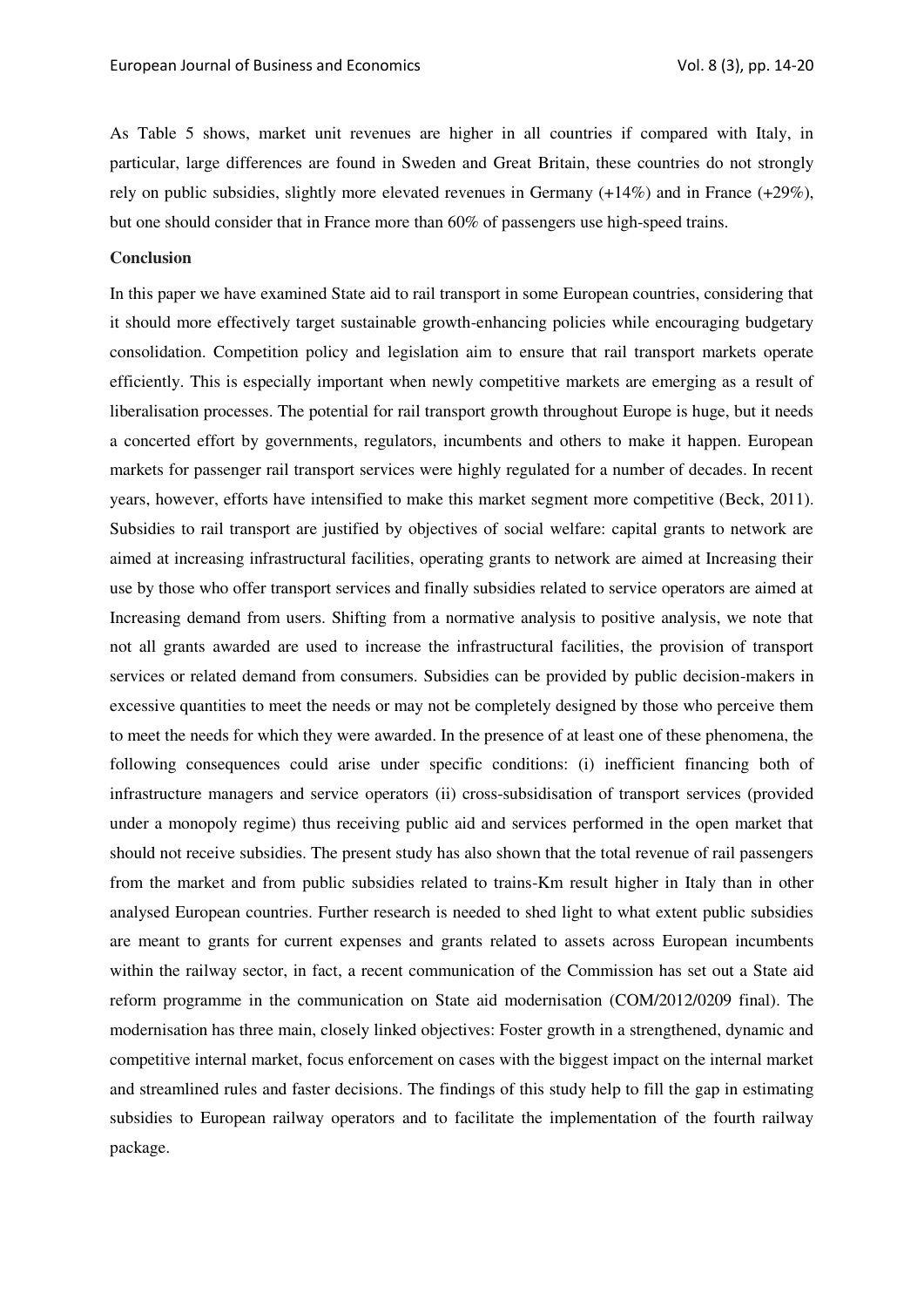# **References**

Andersson, H., & Ögren, M. (2007). Noise charges in railway infrastructure: A pricing schedule based on the marginal cost principle. *Transport Policy*, 14(3), 204-213. doi:10.1016/j.tranpol.2007.01.002.

Arrigo U., & Beccarello M. (2000), *Il trasporto ferroviario. La convergenza europea nel settore pubblico* [*Railway transport. European convergence in the public sector*]. Franco Angeli, Milano.

Arrigo, U., & Di Foggia, G. (2013a). Competition and Pricing of Essential Inputs: the Case of Access Charges for the use of the Italian Rail Infrastructure. *UTMS Journal of Economics*, 4(3), 295-307.

Arrigo, U., & Di Foggia, G. (2013b). Gli aiuti di Stato al settore ferroviario nell'Unione Europea [State Aid to Railways in Europe]. Working paper of Di.SEA.DE. retrieved December 17, 2013, from http://boa.unimib.it/bitstream/10281/49292/1/Arrigo-Di%20Foggia%20AIUTI%20DI%20STATO%20U.E.%20ALLE%20FERROVIE.pdf

Beck, A. (2011). Barriers to entry in rail passenger services: empirical evidence for tendering procedures in Germany. *European Journal of Transport and Infrastructure Research*, 11(1).

Beria, P., Quinet, E., de Rus, G., & Schulz, C. (2012). A comparison of rail liberalisation levels across four European countries. *Research in Transportation Economics*, *36*(1), 110-120. doi:10.1016/j.retrec.2012.03.014.

Calvo, F., & De Oña, J. 2012. Are rail charges connected to costs?. *Journal of Transport Geography*, 22, 28-33. doi:10.1016/j.jtrangeo.2011.11.004.

Cantos, P., Pastor, J. M., & Serrano, L. (2010). Vertical and horizontal separation in the European railway sector and its effects on productivity. *Journal of Transport Economics and Policy*, 44(2), 139- 160.

Consolidated versions of Treaty on the Functioning of the European Union, (2008). Article 107 (ex Article 87 TEC). *Official Journal of the European Union,* C 115, 0001 – 0388*.* 

Cascetta, E., Coppola, P., & Velardi, V. (2013). High-Speed Rail Demand: Before-and-After Evidence from the Italian Market. *disP-The Planning Review*,49(2), 51-59. doi:10.1080/02513625.2013.826539.

Couto, A., & Graham, D. J. (2009). The determinants of efficiency and productivity in European railways. *Applied Economics*, *41*(22), 2827-2851. doi:10.1080/00036840801949782.

Cowie, J. (2010). *Subsidy and productivity in the privatised British passenger railway*. 7th International Conference on Competition and Ownership in Land Passenger Transport.

DB (2012). *2012 Financial report*. Retrieved October 12, 2013, from www.deutschebahn.com/file/3897424/data/2012\_gb\_dbfinance.pdf.

Dehornoy, J. (2011). *The evolution of public funding to the rail sector in 5 European countries - a comparison*. In Fourth Annual Competition and Regulation in Network Industries (CRNI) conference.

Directive 2012/34/EU of the European Parliament and of the Council of 21 November 2012 establishing a single European railway area 2011 OJ L 343/32.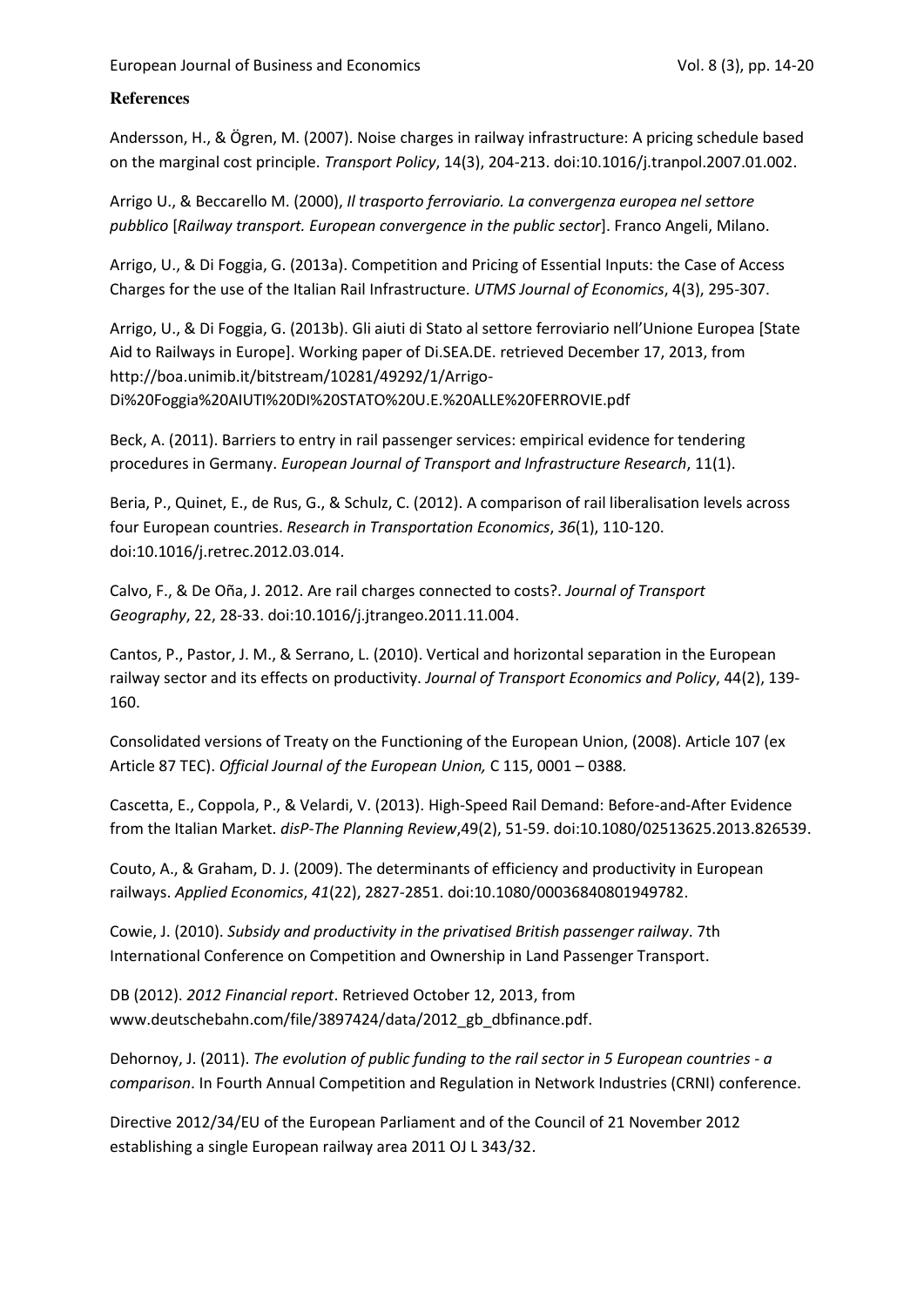Di Foggia, G., & Lazzarotti, V. (2013). Business Implications of Local Development Policies : the Case of Dubai and the Travel Industry. *Theoretical and Empirical Research in Urban Management*, 8(1), 5– 18.

European Commission, (2012). Communication from the Commission to the European parliament, the council, the European economic and social committee and the committee of the regions. EU State Aid Modernisation (SAM) [2012].

European Commission (2012). State aid Scoreboard, Report on State aid granted by the EU Member States. Brussels. Retrieved October 10, 2013, from http://ec.europa.eu/competition/state\_aid/studies\_reports/studies\_reports.html.

EUROSTAT (2013). *Railway transport*. Retrieved August, 3, 2013, from http://epp.eurostat.ec.europa.eu/portal/page/portal/transport/data/database.

Eurostat (2012). *Energy, transport and environment indicators*. European Union, Luxembourg.

Friebel, G., Ivaldi, M., & Vibes, C. (2010). Railway (de) regulation: a European efficiency comparison. *Economica*, 77(305), 77-91. doi:10.1111/j.1468-0335.2008.00739.x.

Friederiszick, H. W., Röller, L. H., & Schulz, C. C. (2003). Evaluation of the effectiveness of State aid as a policy instrument: The Railway Sector. [*Draft version]*. Retrieved September, 2, 2013, from idei.fr/doc/conf/rai/papers\_2003/friederiszick.pdf.

FS (2012). *2012 Financial Statements*. Retrieved from http://www.fsitaliane.it/fsi-en/Investor-Relations/Financial-Statements.

Growitsch, C., & Wetzel, H. (2009). Testing for economies of scope in European railways: an efficiency analysis. *Journal of Transport Economics and Policy*, 43(1), 1-24.

Knieps, G. (2013). Competition and the railroads: A European perspective. *Journal of Competition Law and Economics*, *9*(1), 153-169. doi:10.1093/joclec/nhs040.

Knieps, G., & Zenhäusern, P. (2011). *The reform process of the railway sector in Europe: A disaggregated regulatory approach* (No. 141). Diskussionsbeiträge/Institut für Verkehrswissenschaft und Regionalpolitik. Retrieve July, 1, 2013, from http://portal.uni-freiburg.de/vw/files/filespublikationen/disk/disk141.

Mizutani, F., & Uranishi, S. (2011). Does vertical separation reduce cost? An empirical analysis of the rail industry in OECD countries. *Discussion paper*.

Nash, C. (2010). European rail reform and passenger services–the next steps. *Research in Transportation Economics*, *29*(1), 204-211. doi:10.1016/j.retrec.2010.07.025.

Nash, C., Nilsson, J. E., & Link, H. (2013). Comparing three models for introduction of competition into railways. *Journal of Transport Economics and Policy (JTEP)*, *47*(2), 191-206.

NERA (2004). *Study of the financing of and public budget contributions to Railways*, report to the European Commission – DG Tren, London, 136 p.